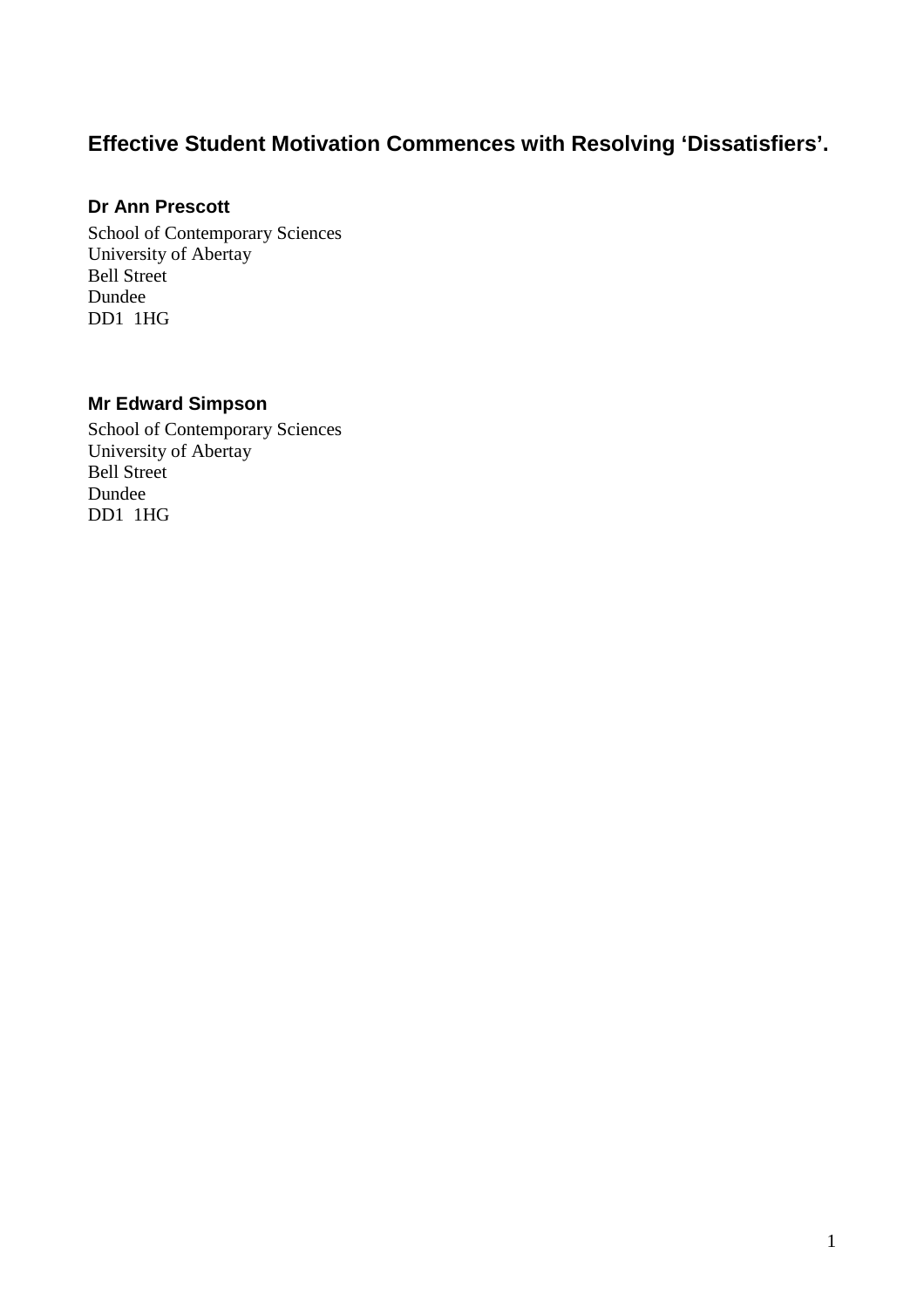## **Abstract**

The evolution in students' expectations based on Maslow's theory of human motivation shows a transition from expectations having an effect upon motivation towards those providing a satisfactory experience. Maslow's argument was that once the lower level needs such as physiological and safety needs are met other higher needs emerge. In the context of student motivation, once environmental conditions are satisfied, the individual becomes dominated by the unsatisfied needs and other hygiene factors related to their studies dominate their experience and expectations. However, the environmental conditions must be satisfied before progress to other levels will succeed. Failure to address these basic issues at the commencement of a student's course of study can lead to absence and the subsequent lack of academic integration is a significant contributor to withdrawal.

Keywords: Motivation; hygiene factors; absence; withdrawal; retention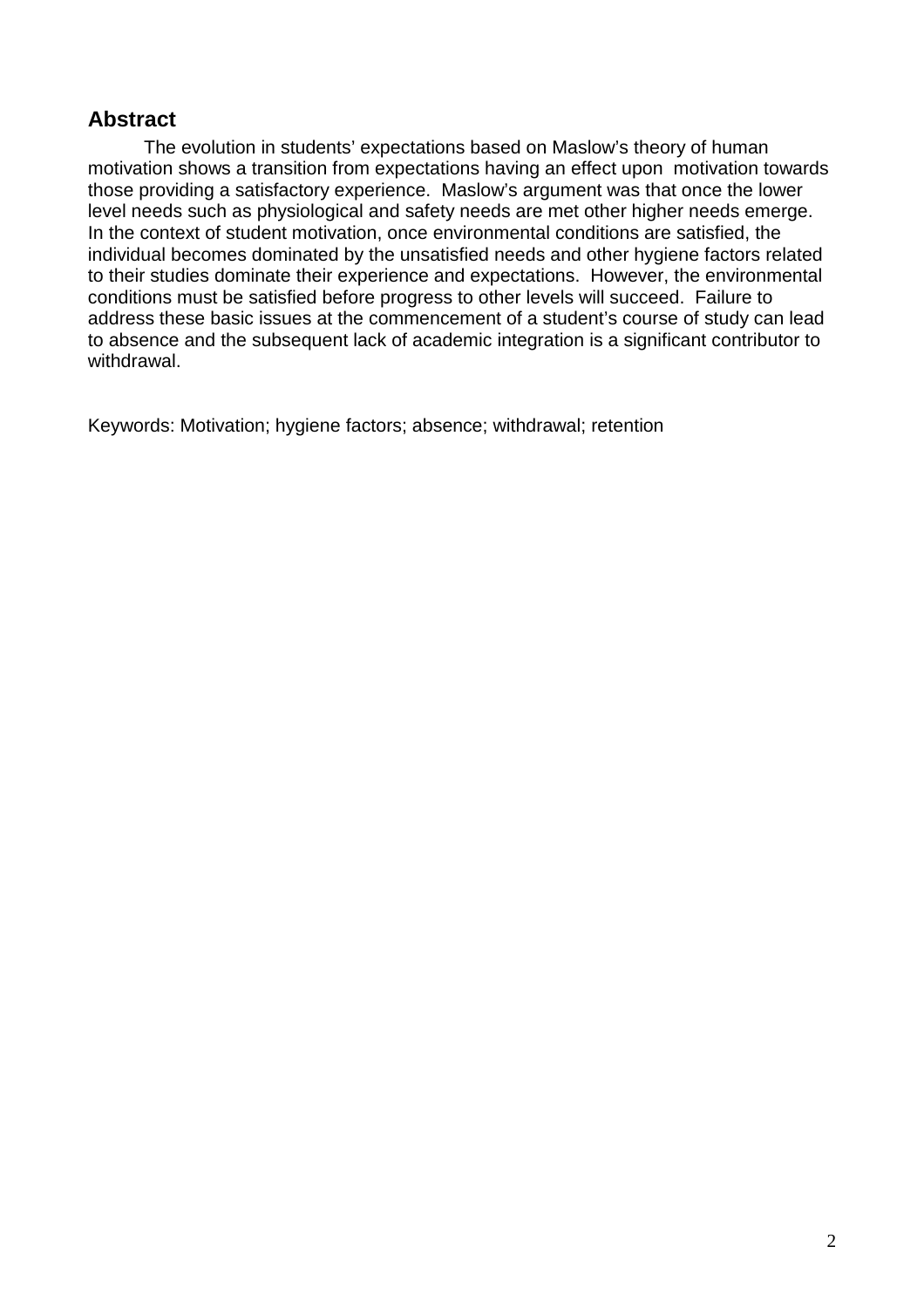#### **Introduction**

Withdrawal and non-completion are arguably a natural part of the Higher Education process in selecting academic capability (Laden, et al. 2000). A very strong counter argument is that institutions with persistently high student withdrawal rates might be considered as "permanently failing" (Meyer, M.W. and Zucker, L.G., 1989) and that the culture of high student withdrawal and loss is unacceptable. Universities are under pressure to improve retention strategies (House of Commons, 2001; Martinez, P., 2001; Lloyd, P. and Willmot, L., 2002; Smith, P.J. and Naylor, R.A., 2001). Further to this, the Quality Assurance Agency (QAA) and SHEFC (through SHERF) have a specific interest in student progression rates. Universities do not want to be seen by the public and prospective students as institutions where failure to complete a course is considered acceptable (Connor, H. et al., 2001).

The ability to measure success of the student experience based on completion rates has been the subject of various studies and investigations since Abbott's study in1972 into social class. The lack of meaningful progress in achieving 'satisfactory' progression, particularly in economic terms (Cowie, 2000) and poor completion rates raises questions about the efficacy of strategies used by management and the exact nature of problems they are implemented to resolve. Studies have covered:

- The type of institution: Entwhistle, N.J., 1972:59 70.
- Modelling withdrawal: Tinto's model (1975 and subsequent updates/publications 1982, 1987, 1993 and 1997).
- Absence: Barwuah, A. and Walkley, P. 1997; Martinez, P., 1997; Middleton, W., 2001; Simpson 2001.
- Student counselling: Rickenson, B., 1998.
- The financial hardship, diverse population and reduced institutional support for students: HEFCE, 1997.
- The difficulty of establishing meaningful data on student withdrawal: Ozga, J. and Sukhandan, L., 1998.
- Lack of clear data on the signals for student non-completion: Yorke, M., 1999.
- Use of technology and automated tracking: Middleton, W., 2001.
- Academic integration: Mortiboys, A. 2002; Orr, S. and Blythman, M. 2002; Jones, P. 2002.

Despite the contribution these publications have made to our understanding of the factors influencing students' decision to withdraw from their courses any practical solutions to the problem remain elusive. It was with the aim of coming to terms with this practical aspect that the present work was undertaken. Our starting point was based on an awareness that, with the encouragement of organisations such as the Learning Teaching Support Network and the Institute for Learning and Teaching, staff across the HE sector have employed multitudinous and varied methods aimed at improving their students' motivation towards learning. Comprehensions of the factors that influence such motivation remain strongly influenced by Maslow's "Hierarchy of Needs", introduced half a century ago. The work of his contemporary, Hertzberg, on "hygiene factors" or "dissatisfiers" has received less attention and it is his ideas that prompted the present study. We argue that in the early stages of a student's experience it is essential to address the dissatisfiers if the student is not to absent themselves and subsequently put themselves at risk of withdrawal, by which stage motivational strategies are ineffective. The aim of this paper is achieved through the following objectives:

• Literature review;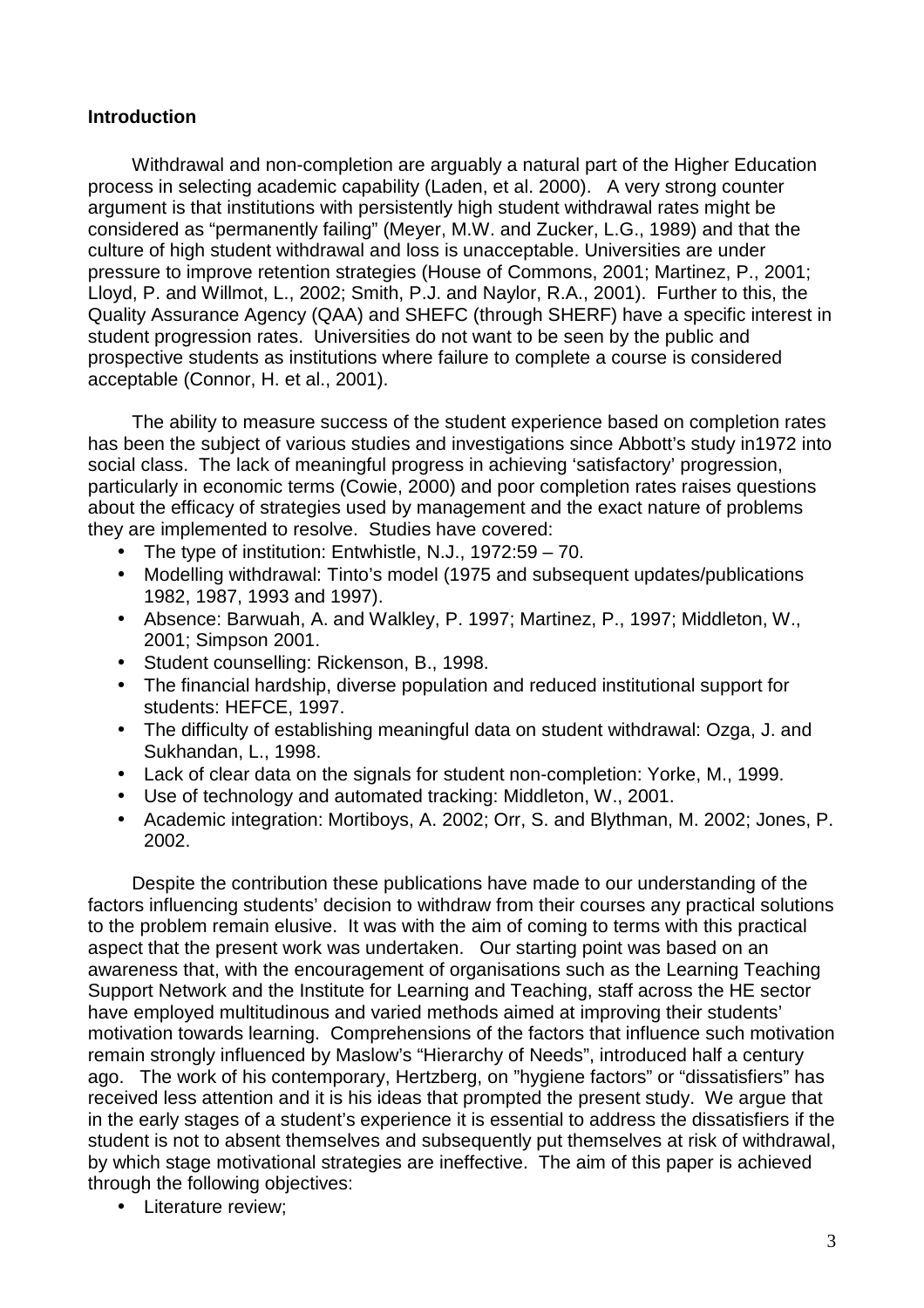- Data collection and analysis covering a period of three years collecting both quantitative data, through withdrawal statistics, and qualitative data through interviews;
- Discussion of findings.

### **Background and literature review**

Explanatory models of attrition, such as those proposed by Tinto (1975), emphasise student integration although the student profiles he used may be outdated (Kelly, 1999). His model has also been challenged by Brunsden et al (2000) for over reliance on generic factors and by Ozga and Sukhnandan (1998) for insufficient attention to context, hence incapable of adapting to increasingly diverse student populations. Higher Education retention rates differ across a wide range of factors including age of students (Ozga and Sukhandan, 1998; Yorke, 2000; Hall, 2001 and Morgan et al 2001); subject studied (Johnes, 1990; Woodley et al 1992; Yorke, 1998; Hall, 2001 and Morgan et al., 2001); socio-economic background (Raab, 1998; Hall, 2001); institution (HEFCE, 1999; Morgan et al 2001); qualifications on entry (HEFCE, 1999; Morgan et al., 2001); length of time on course (Yorke, 2000); mode of study (Benn, 1995); and job prospects at the time of withdrawal (Rome and Lewins, 1984). Braxton, J. M. and Lien, L. A. (2000) argue that academic integration is a significant factor affecting student progression. Previous research concluded that, where the significant population of students commute, academic integration is more important for progression than social integration (Pascarella, E.T., Duby, P.B. and Iverson, B.K., 1983). In addition, we have reported that student participation, or "social inclusion", is a key factor in ensuring academic success (Simpson and Prescott, 2003). Among these diverse opinions there is the general consensus that high levels of motivation have a substantial influence in overcoming the potential problems faced by students at risk of withdrawal (Armstrong, 1996).

In order to design an appropriate management strategy to address the problem it is necessary to identify the problem to be addressed. With respect to withdrawal Yorke (2000) identified six main factors that are influential in students' decisions to withdraw, but these are complex and operate at individual student, institutional, and supra-institutional levels:

- Poor quality of student experience;
- Inability to cope with the demands of the programme;
- Unhappiness with the social environment;
- Wrong choice of programme;
- Matters related to financial need;
- Dissatisfaction with aspects of institutional provision.

Few students can generally give a single reason for withdrawal (Hall, 2001). Furthermore, it is acknowledged by Foster et al. (2002) that students may externalise their reasons, blaming the institution and its provision rather than their own. inability to cope in an academic environment (Johnston, 2001). Follow-up surveys (Foster et al. 2002) show that ex-students often give different reasons for their withdrawal after a lapse of time.

## **Method of investigation**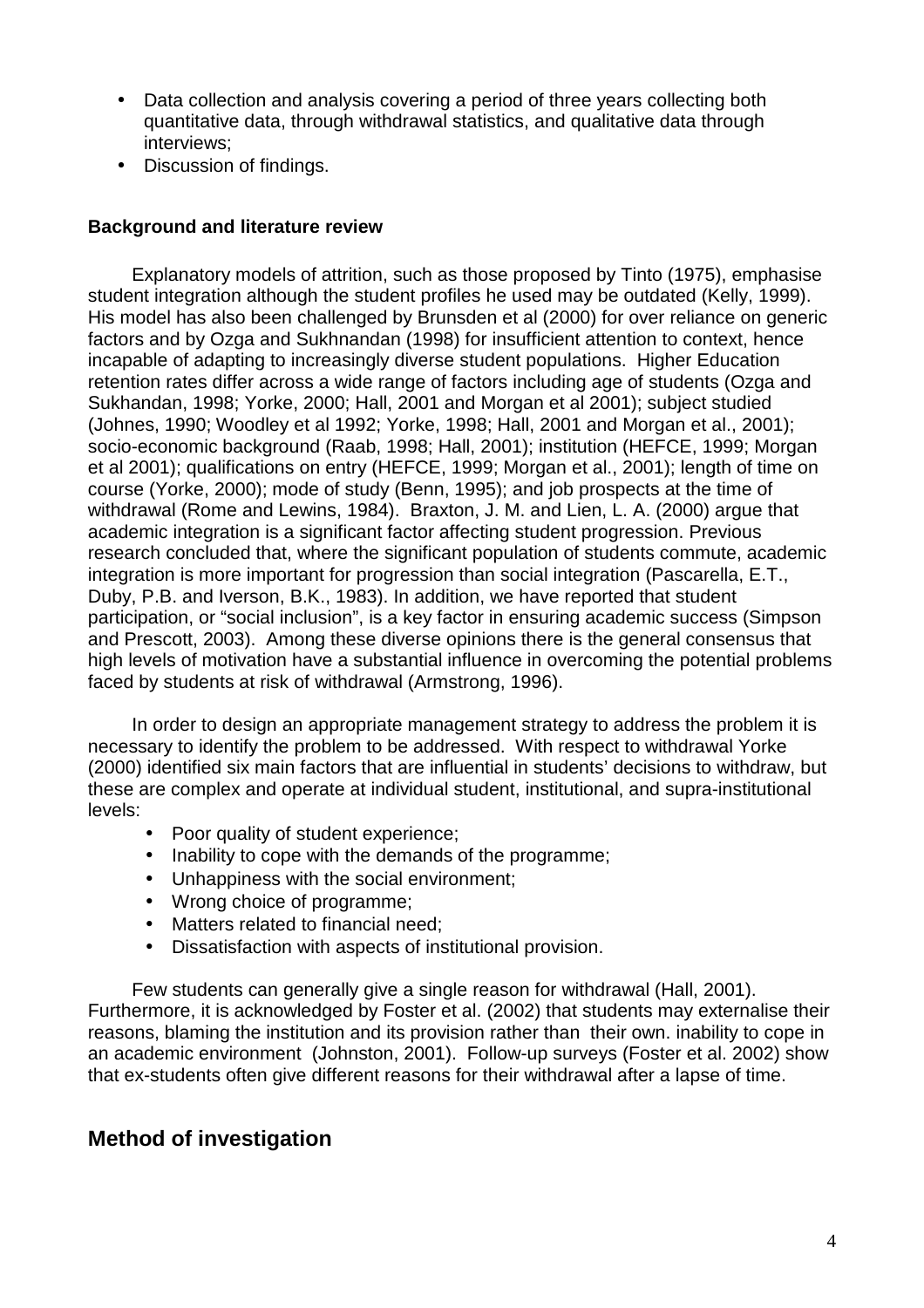One of the aims of this study implies in its requirements a detailed exploratory investigation to answer questions as to why retention and progression are the way they are in a set context. It is accepted that if exploratory research is undertaken case study is the most common method (Gomm, R., Hammersley, M. and Foster, P., 2000), and particularly relevant where complex behavioural problems are involved (Finn et al., 2000; Gillham, B., 2000).

Given these parameters and characteristics for the research problem the research method and adopted was a single exploratory case study. The strengths of a case study approach as a strategy to enable a solution to the problem to be achieved are (adapted from Finn, M. et al., 2000):

- Capacity to explore social processes as they unfold in an organisation
- Understand social processes in their organisational context
- Exploring processes or behaviour that is little understood
- Explore atypical processes

This article presents the results of unstructured interviews with 687 students over the study period, representing approximately 60% of the School's first year student population, (324 during semester 1 for the three-year period: 111 students on Diploma programmes and 213 students on BSc (Hons) programmes; 363 during semester 2 for the three-year period: 81 students on Diploma programmes and 282 students on BSc (Hons) programmes.) The authors also analysed the data for each of the 199 withdrawal questionnaires over the study period and carried out semi-structured interviews with 84 students that attended withdrawal interviews. In addition, a short questionnaire with closed questions was used by the authors to investigate how students perceive and measure their time management related to completing coursework assessments.

## **Statistical analysis and patterns of withdrawal**

From a quantitative study of withdrawals in 2000/1 and 2001/2 for all years of study we found that withdrawals were concentrated at two key points through the academic year, in the first weeks of study and just before and just after Christmas. The percentage of male students withdrawing from their courses was marginally higher than their female counterparts. The withdrawal form that is used throughout the university offers a choice of not six but seventeen possible reasons for withdrawal. Overall reasons for withdrawal when investigated related to poor, spasmodic, or non-attendance with personal reasons the second major reason. There was an unexpected gender bias in that when the reasons given for male and female students were examined separately the male students were more likely to withdraw after, or as a result of, a period of poor attendance. Male students constituted 51% of the population in the University during the study, but 61% of withdrawn students over the same period were male.

The average attendance during the 13 teaching weeks for first year students registered for chemistry, biological sciences and engineering modules monitored over the weeks of the University calendar are shown in Figures 1 and 2. The figures are based on data collected during the session 2001/2 but a similar pattern had been observed during the previous session. After the initial experience at university student attendance fell from around 85 % to below 70 % in the first weeks of the course. At no point did the attendance figures reach 100 %. The brief rise in the third week coincides with the positive intervention as a result of attendance monitoring. Despite continuing the monitoring and intervention strategy, attendance tended to fall, dropping to around 60 % when the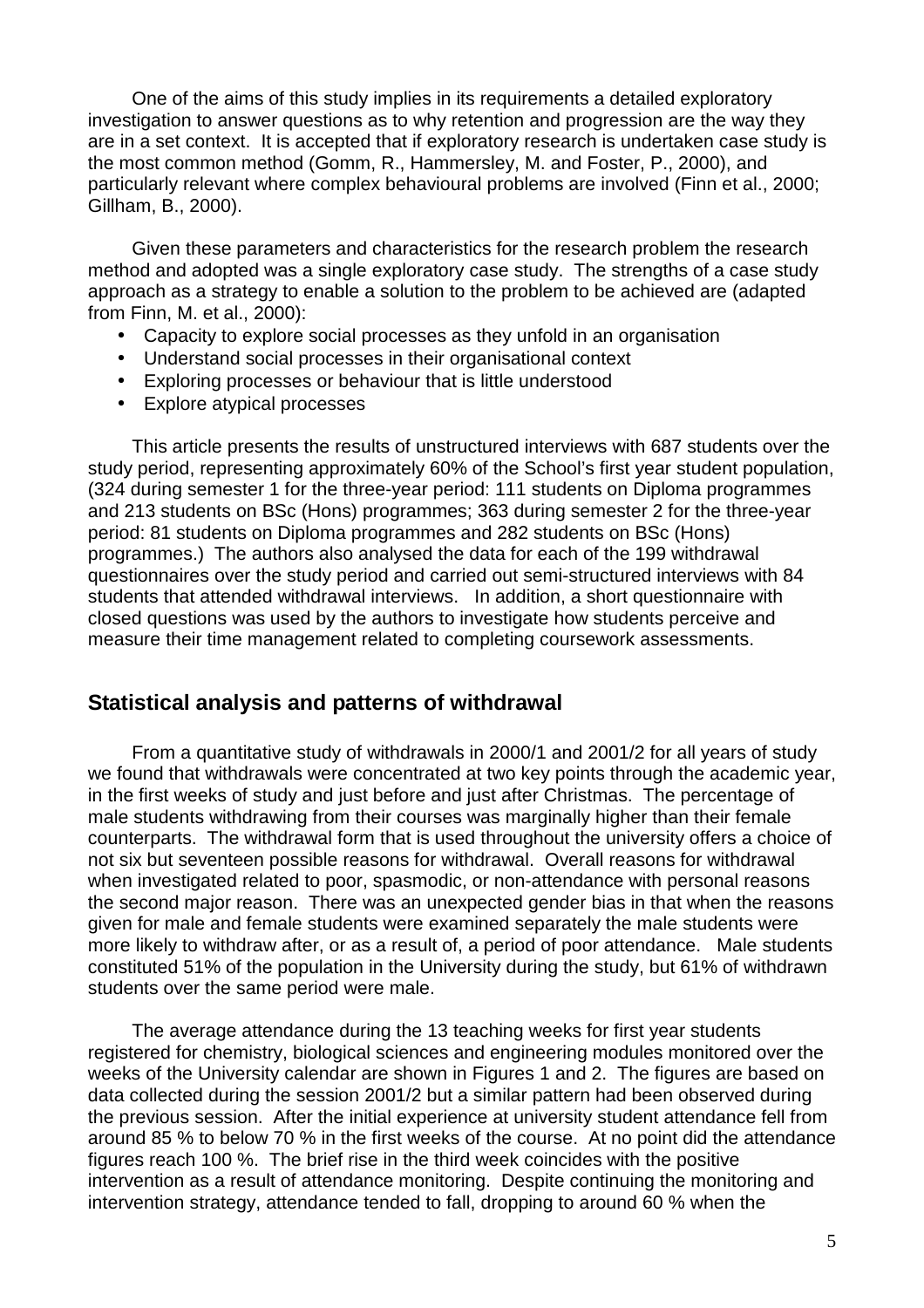students returned for one week of "revision" before two weeks were given over to examinations. After a mid-semester break of one week, semester 2 commenced with overall attendances of around 40 % across all modules. The body of students who were persistently absent from classes during the first semester appeared to double during the second semester. Once again the trend was towards falling attendances and the decline was particularly marked in the period before the second set of examinations.

<Figure 1 here>

#### <Figure 2 here>

Do attendance figures matter? The most extreme example of absenteeism is when a student voluntarily withdraws from the course. One of the successes of monitoring attendance is that students who are at risk can be identified earlier in their course than would otherwise be the case.

Withdrawals in the first year of a course tend to be higher relative to any of the subsequent years as a proportion of students in that year. Investigation of the Year 1 cases indicated that 46% of first year students were identified as being at risk through poor attendance (17%) or non-attendance (29%). In the cases resulting in withdrawal based on non-attendance the student did not respond to requests for progress interviews. No less than three separate requests to discuss his/her absence from classes with one of the Advisors of Studies, the student's Personal Tutor or the appropriate lecturers were made. While the percentage of withdrawals was highest for students in their first year, we were initially surprised to observe that within that year the percentage of student withdrawals from the portfolio of courses offered by the School varied significantly between certain groups of course. The order of decreasing rates of withdrawal was as follows:

| Dip HE courses | > | Degree courses in         | Degree courses in |
|----------------|---|---------------------------|-------------------|
|                |   | traditional subject areas | non-traditional   |
|                |   |                           | subject areas     |

In later years of the courses most of the potential withdrawals were again identifiable by significant periods of absence. On the whole students in later years responded more positively to efforts to contact them and the reasons for withdrawal were usually due to changes in personal circumstances.

#### < Figure 3 here>

We demonstrated that the link between performance and attendance held for modules over a wide range of disciplines. The correlation based on the data analysed by the authors for semester 1 was found to be positive with  $r = 0.74$ ; for semester 2  $r = 0.02$ with the overall for the session being  $r = 0.53$ .

### **Times taken over coursework**

From interviews with students it was clear that time management was an important factor contributing to their problems over attendance. With this in mind we asked all students enrolled on science and engineering courses to classify the type of assignments they had been required to undertake and the time that they had spent over them. The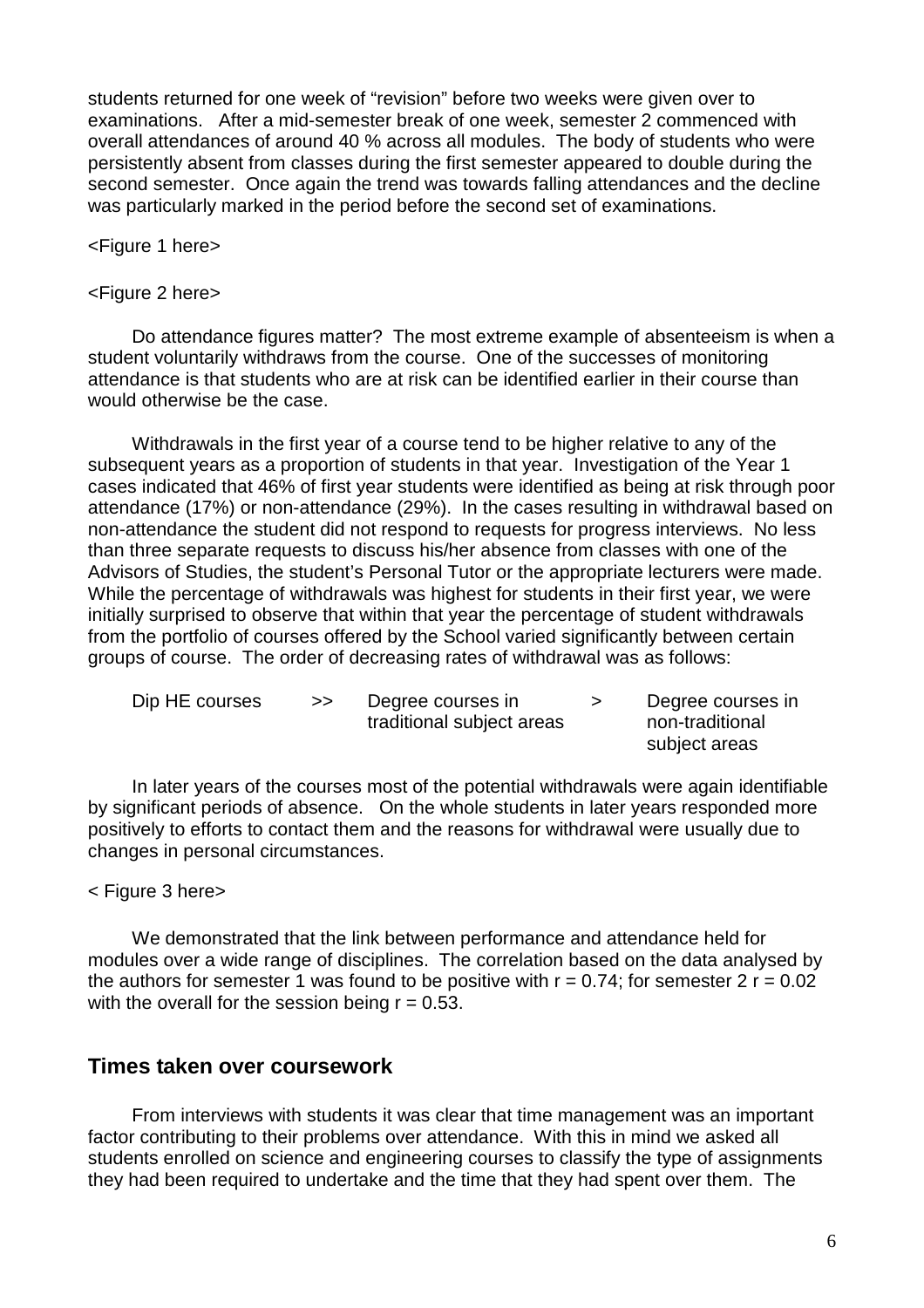replies were anonymous. This investigation was carried out during the second semester of the 2002 /3 session.

About two thirds of first year students completed their course works, problems, and labs within a spread of 1 – 5 hours for any given piece of work. Reports, essays, and for some modules, labs took  $10 - 40$  hours to complete but again the times taken by the majority were fairly consistent. Overall a relative standard deviation of at least 20 % was found to operate on the times taken for any single assessment. At this stage we do not know whether this represents a spread of abilities or differences in rates of learning or, most probably, a mixture of these and other factors.

We also discovered that for students in their first year there is a clear bipolar distribution in the times they take to complete their assignments. Up to a third of first year students took three to four times longer than the later years over any piece of work. They were also more likely to report the time in "days" rather than hours. The perception of what constitutes a day's work varied from one hour (or less) to four hours, a 'day' was typically measured in time left after classes.

Coursework submission dates were also monitored and students perceived as being in potential difficulty were contacted as early as possible. The monitoring system confirmed that there is a link between poor attendance and low submission rates.

#### **Student Interviews**

An essential part of the monitoring process was inviting poor attendees for interview. Inevitably we found that we were dealing with a hard core of persistent absentees, some of whom eventually withdrew from their courses, and a smaller number of students with relatively short term problems. These were unstructured interviews permitting students in an open and free forum to provide information for the university to help improve their experience where possible. Many comments were also repeated at withdrawal interviews when students attended where we had been too late to put in place a strategy to enable the student to get back on track with their studies, or deal better with their problems. The interviews, carried out with first year students over a three-year period, provided striking evidence of specific student anxieties:

- About timetabling and room allocations;
- About their competence in using the library and IT facilities;
- About their ability to undertake early assignments, a feeling subsequently intensified by feedback which was perceived as brief, tardy or negative. This has been noted elsewhere as a common problem, for example Young, (2000);
- About meeting coursework deadlines; and
- About the time taken to complete course work assignments.

### **Discussion**

The evolution of students' expectations in an academic environment is shown in Figure 4, produced as a result of our research and adapted from Maslow's triangle. In the context of the academic environment the "learning motivators" have attracted more attention than the apparently more mundane "hygiene factors". Maslow's argument was that once the lower-level needs such as physiological and safety needs are met other higher needs emerge. In the context of student retention and motivation, once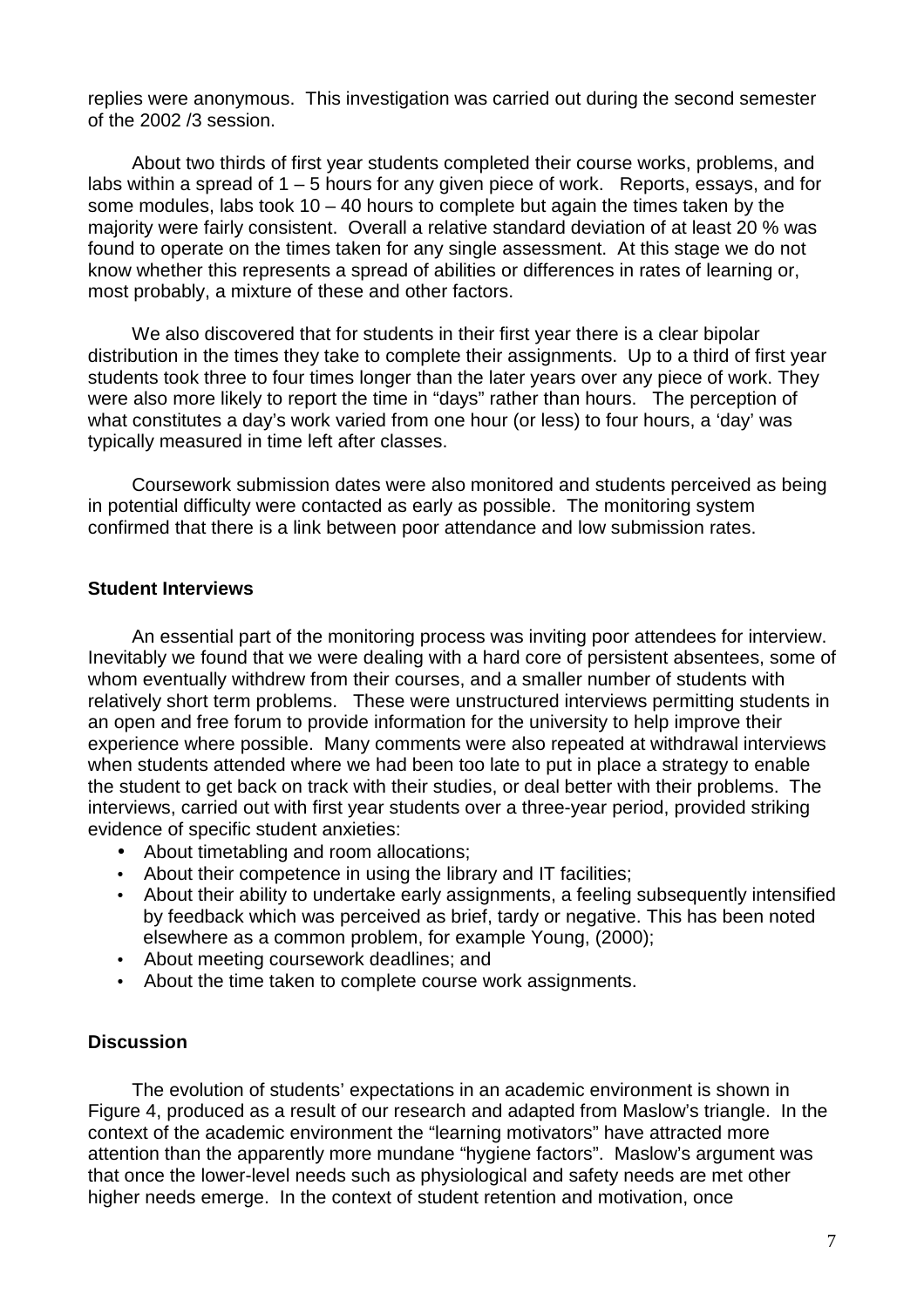environmental conditions are satisfied, the individual becomes dominated by the unsatisfied needs and other hygiene factors related to their studies dominate their experience and expectations. However, the environmental conditions must be satisfied before progress to other levels will succeed.

#### **<Figure 4 here>**

One of the principles put forward by Hertzberg is that, whereas people may be motivated by their relationship to the tasks they perform, they may also become dissatisfied if certain criteria are not met in either the context or the environment in which their tasks are carried out. These criteria are called "hygiene factors" or "dissatisfiers" and relate directly to Maslow's basic requirements of "physiological" and "safety" needs. Hertzberg observed that, "The opposite of job satisfaction is not job dissatisfaction but no job satisfaction; and similarly the opposite of job dissatisfaction is not job satisfaction". In a classic study, Lawler and Porter (1967) investigated the relationship between job satisfaction and productivity for factory workers. They discovered a strong correlation between job satisfaction and both absenteeism and turnover. In contrast, the correlation between job satisfaction and productivity was exceptionally weak. This lead to the proposal that improved productivity should be recognised and rewarded by better working conditions.

The best indication that a student is not satisfied is probably when s/he stops attending a succession of classes. All too often by that stage the situation is irretrievable and the student drops out of a course. Accordingly the use of attendance monitoring permits a study of the issues that affect student progress, retention, and withdrawal. The outcome of our investigation has enabled us to identify some of the basic hygiene factors that must be fulfilled for the students to make satisfactory progress. The factors we identified are listed below. Where we have been able to address the issues, we have observed positive results. However, in common with many institutions, the move towards central administration means that not all of them are within our control.

Late enrolment on the course was cited by students, when interviewed, as a reason making it difficult to integrate with the rest of the class. During induction week students are given general information, for example about library and IT resources as well as specific information related to their course. They also become accustomed to the lay out of the buildings and the location of classrooms, laboratories, and notice boards. Although the University can provide students who miss the induction week with the factual information that students enrolling late need, these students often have less confidence than their peers in negotiating the learning environment and are more at risk of failing to attend classes. Students, when asked about difficulties in relation to their late enrolment provided comments such as, "I didn't know anybody in the lab group to work with - I felt left out after that, they already knew each other", which is typical of many who enrol late (Simpson and Prescott, 2003).

Lack of information regarding timetables and the location of classes and the allocation of tutorial groups caused more difficulties than one would expect. Traditionally this information, including unavoidable changes, is posted on notice boards but this system requires the students to check the boards regularly. One student observed of one notice board, "There is so much stuff on that board I can't see when something new goes up," readily resolved by reminding the Programme Tutor to resume weekly checks to remove dated material. "Turning up" in the wrong location or at the wrong time also causes resentment and dissatisfaction, which can lead to recurrent problems with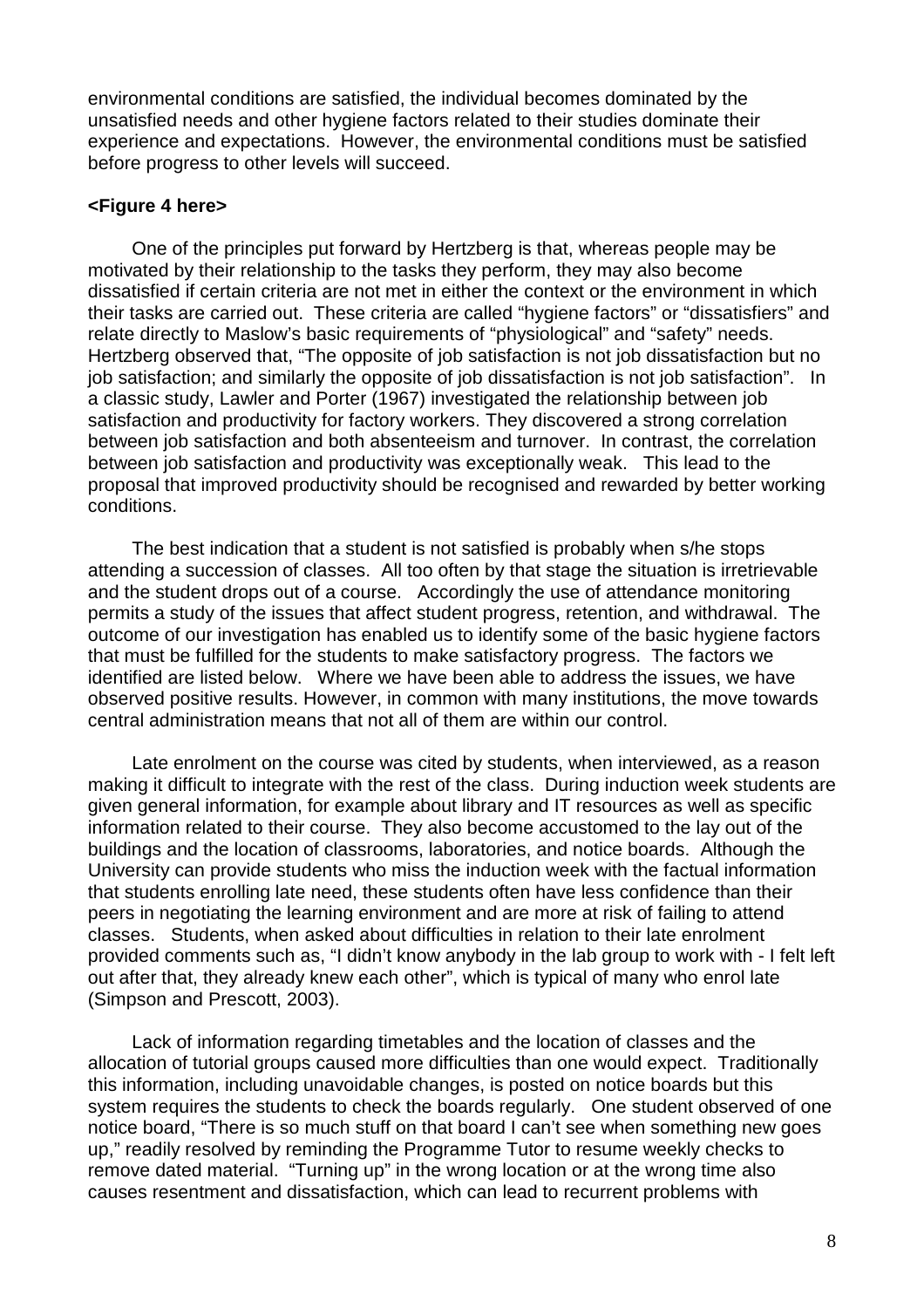attendance. Students, when talking about timetable problems cited situations that they felt were beyond their control such as, "The timetable I got was wrong because the lecturer had changed a class time but it wasn't on my timetable and nobody told me". In fact, in most cases, the students had failed to attend earlier classes and had not sought to find out what they had missed from either their peers or the lecturer. Again this pattern of behaviour was often associated with students who had enrolled late. However, there were also occasions where timetabling of lab groups and tutorial groups confused some students with respect to which class they ought to have been attending. One particular comment which reflected a number of students was, "I thought I was in Group B so didn't go to Group C's labs, besides, why are the groups different in different subjects, why can't they all be the same?" This comment raises issues such as expectation of standard groups and assumptions about timetables for the whole academic year.

Timetable clashes with 'personal arrangements' indicated that students have individual methods of prioritising their education. First year students generally take up paid employment during the first semester if they have not already done so before the start of the session. A large number of modules operate "block " timetables so that there is more chance of the students' having a "free" morning or afternoon. This raises the problem that if a student misses one of the allotted periods through sickness or any change in personal circumstances he/she has also missed a substantial amount of work. The weaker students are frequently discouraged from returning to their studies by what they perceive as an overwhelming backlog of work. Some students manage to arrange work around classes, but need sufficient warning to do so. To cite one example, a student whose attendance and performance was normally impeccable was interviewed with respect to uncharacteristic absence. It transpired that his employer, whilst very understanding of his situation and willing to accommodate his requests for working hours, could only make changes on a four-week basis due to the rota system in place. Therefore, a very good student was placed in a difficult position due to something over which he had little control. Significantly paid employment scored over academic work. The adoption of electronic timetables means that information is now available much earlier. An unexpected hazard is that it can also be updated daily. The level of certainty is limited therefore with respect to longer term planning. Even when a student gets the timetable as much as 4 weeks or more before the semester, it is remains 'provisional' until any problems over accommodation or resources have been resolved.

Dates for the submission of assessments were considered a problem where they result in up to three submissions in one week: a fact commented upon by some students in Course Executive meetings as well as in personal interviews. In an attempt to address this issue at the start of the session the students are given a "MAP" (Module Assessment Profile) for each module, which includes the types of assessment and the dates on which they will be issued and collected. With very few exception the MAP gives maximum of two "due dates" per week across all modules. The hope was that the students would plan their work load with the same care with which the staff set the "due" dates Attendance patterns and interviews showed that this approach had limited success. Students with poor time management tried to complete a coursework at the last possible moment. Reasons for not managing their time included, "It is not my fault three courseworks were due that week, how can you expect anybody to do three in one week?" However, interviewees found explaining how they had managed their time difficult. Under the modular scheme some subjects are examined at the end of the appropriate semester but all are assessed continuously by means of coursework. In the first year assessments are usually written assignments, oral presentations, class tests, practical exercises or a combination of these.. It is apparent that students will miss classes in one module in order to meet the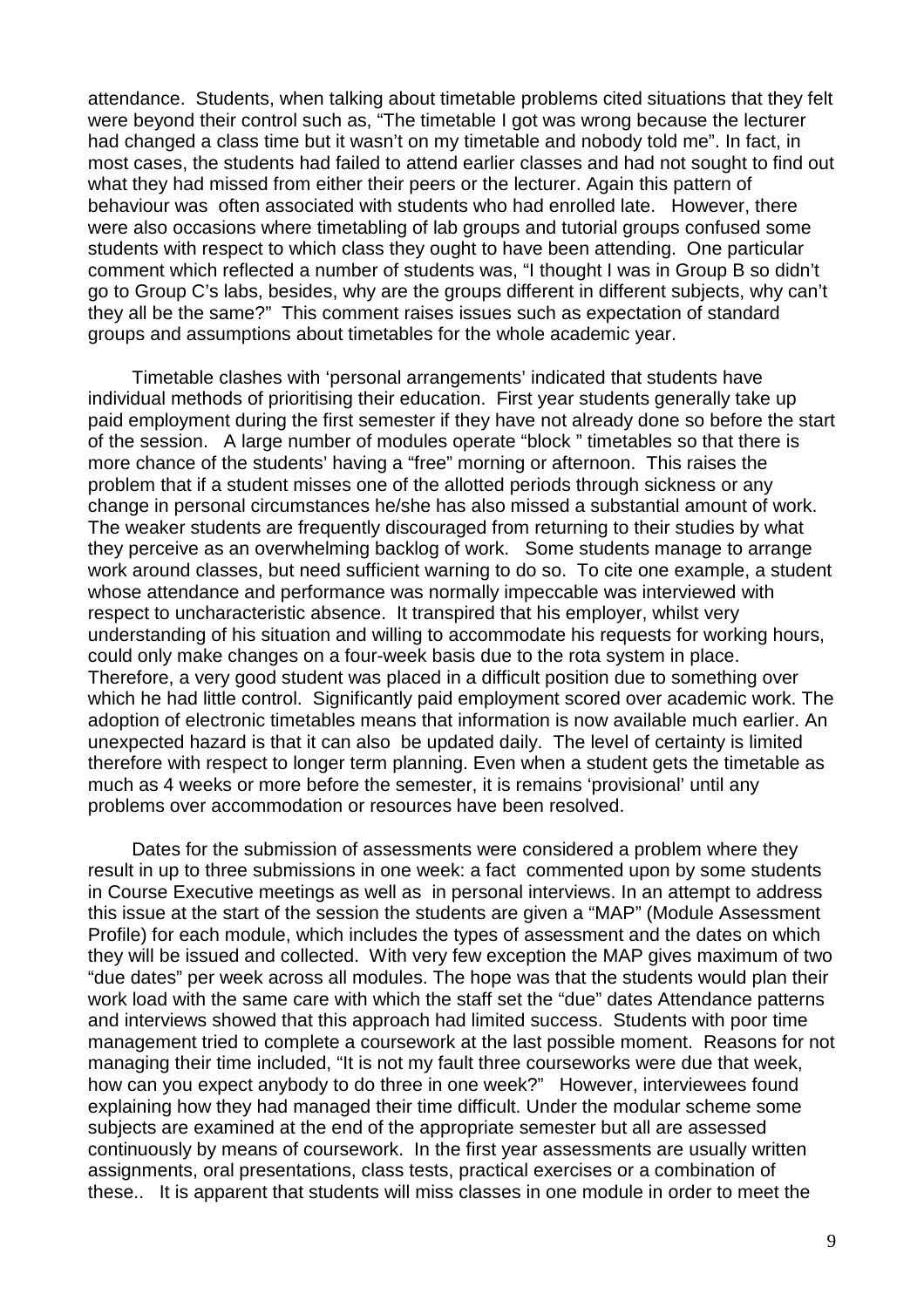deadline for submission of course work in another, compounding the problem of poor time management. The causes of this approach to learning require further study, but it would appear that males are more prone to this problem than females.

The University calendar is the framework within which we have to work. With modules came semesters and the administrative constraints arising from two sets of main diet examinations. These have had two adverse effects on student attendance figures. There is a gap of at least four weeks without class contact over the Christmas period during which time, particularly for the weaker of the first year students, the demands of paid employment, family commitments or the relief from study assume ascendancy over academic work. Re-starting after this interruption becomes more difficult due to the break in routine. This issue was the subject of an internal review, the outcome of which indicates that Year 1 progression rates may be improved and can be facilitated by a change to the university calendar (Miller et al., 2002). The university has recognised this problem and has taken the opportunity to redesign a new calendar as part of the current review of the modular scheme.

Assessment strategy can be something that students do not grasp readily: even with the support available, some students are reluctant to approach staff or use helpful resources. Students in their first year can fail to complete course work simply because they do not understand what is required of them. A couple of recurrent statements arose, "I didn't want to ask 'Lecturer X' because I didn't want to look stupid, everyone else seemed to know what to do", and worse, "Well I spoke to Y [a friend] and they told me to do it this way." This caused some concern as the university takes pride in its 'open door' philosophy and actively encourages students to ask staff for help, trusting a peer is suitable when they know what they are doing, but when there is a case of misinterpretation by the first student, the problem is compounded.

#### **Social belonging and academic integration**

Once the basic organisational requirements are met and students can operate confidently in the academic environment the next step towards motivation are the social factors variously described as academic and/or social integration. We were first alerted to these ourselves by the observation that students on Dip HE courses are consistently more likely to withdraw from their courses than students recruited on to the more popular courses. The only clear distinction in the way the two groups are taught is that first year students on Dip HE courses are more likely to be subsumed into larger classes and are thus far less likely to interact with their peers either in lectures or less formally in practical sessions and tutorials. The sole exception to this was a module taken by students on a number of different courses in which the modular tutor had deliberately set out to give each group an identity. The pass rate for this module was significantly above average over the years of this study.

Monitoring the time taken over assignments and the degree to which students kept to the "due dates" indicated that there is a wide spread in the times taken over assignments by the majority of students and that that the group of students whom we would normally identify as at risk in terms of their attendance and performance includes students whose habit of study differs markedly from that of their peers. We tentatively classify them as "individual learners", who, by accident or design, are unlikely to integrate well with their peers. Furthermore, as time is at a premium for this group of students, the traditional methods of coping with the perceived poor performance of by way of extra teaching and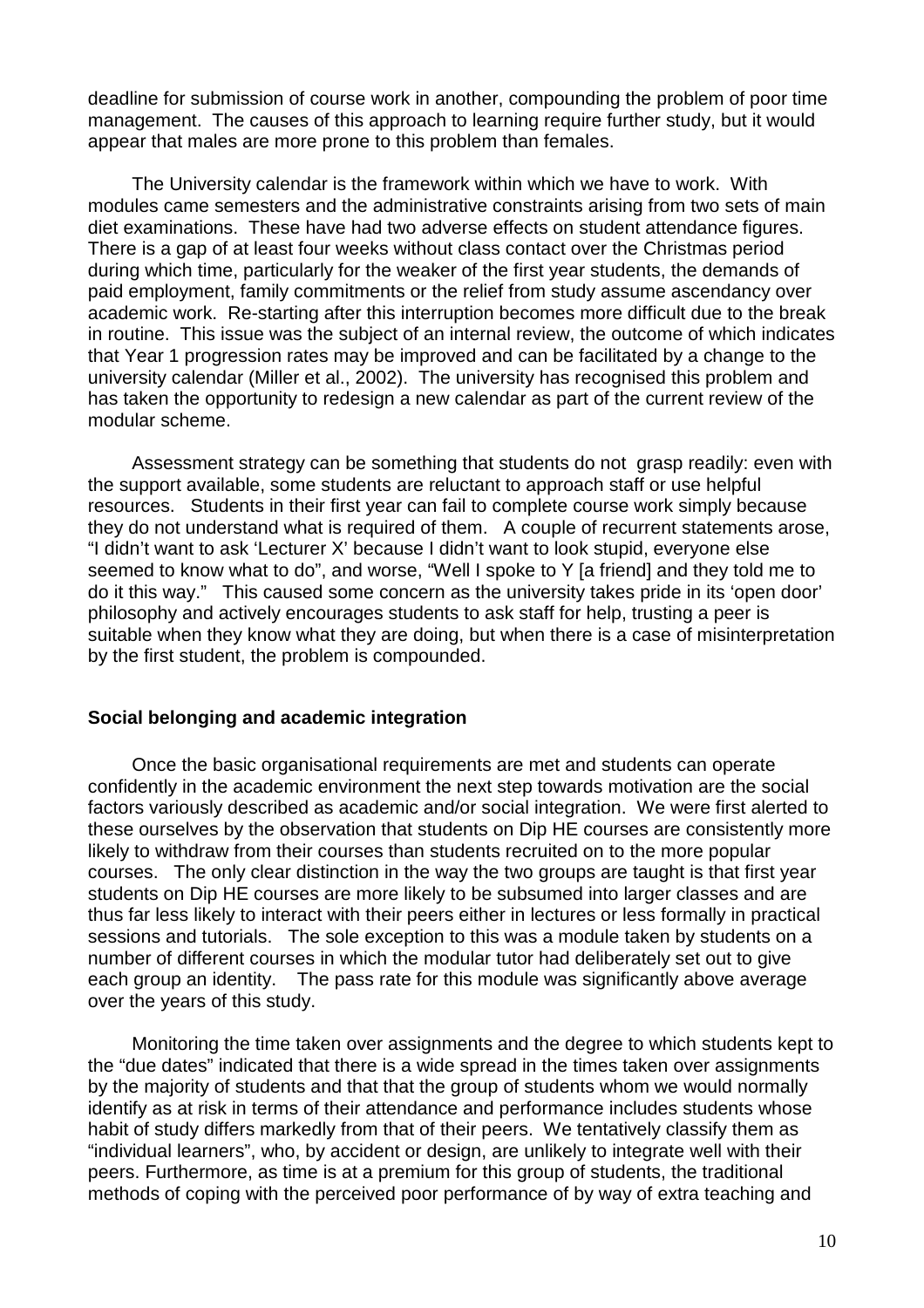specialist modules aimed at improving study skills are doomed to failure. This is in complete agreement with what we have observed in practice, much to the frustration of the staff who have invested time and effort in attempts to help so called "slow learners".

## **Conclusions**

Monitoring attendance has proved an effective means of identifying and assisting students at risk, but is reactive, not proactive. However, with the at-risk students being identified at interviews and by cross-referencing their academic results, action can be taken immediately upon the first instances of absence, ideally within the same week.

Collating and inspecting attendance figures enables students who start to voluntarily withdraw from their courses to be speedily identified. Those who have simply made a 'wrong choice' can be given timeous advice and helped to find an appropriate direction rapidly. This helps the student and ensures that the University's reputation for student support is not adversely affected.

Patterns of attendance were common to all the classes monitored and relate to external factors, notably the University calendar, and internal factors regarding course administration. Both of these are being addressed in changes to the revised modular scheme by the University.

Students study at different rates, the expectation that all students can achieve the same level of ability in large classes without a significant amount of individual attention is leading to some students failing to achieve satisfactory academic levels for progression. It has to be accepted that in large classes weaker students can end up having less support than they need, even although there will be considerable support on offer (including extra tutorials). Many students are unwilling to resolve this by not integrating with peers, by absenting themselves or ignoring their deficiencies.

## **References**

Armstrong, A. (1996) Access and Stakeholder Culture: The Issue of Student Retention and Completion. **Journal of Access Studies**, 11, pp. 189-200.

Barwuah, A. and Walkley, P. (1997) **Monitoring and student attendance** (FEDA)

Benn, R. (1995) Strangers in a Strange Land: Participation and Withdrawals on University Certificates. **Studies in the Education of Adults**, 27, (2), pp. 187-199.

Braxton, J. M. and Lien, L. A. (2000) The viability of academic integration as a central construct, in: J. M. Braxton (Eds) **Reworking the Student Departure Puzzle** (Nashville, Vanderbilt University Press)

Brunsden, V., et al. (2000) Why do HE Students Drop Out? A Test of Tinto's Model, **Journal of Further and Higher Education**, 24, (3), pp. 301-310.

Connor, H., et al. (2001) **The Right Choice? A Follow-up to Making the Right Choice** (London, Universities UK)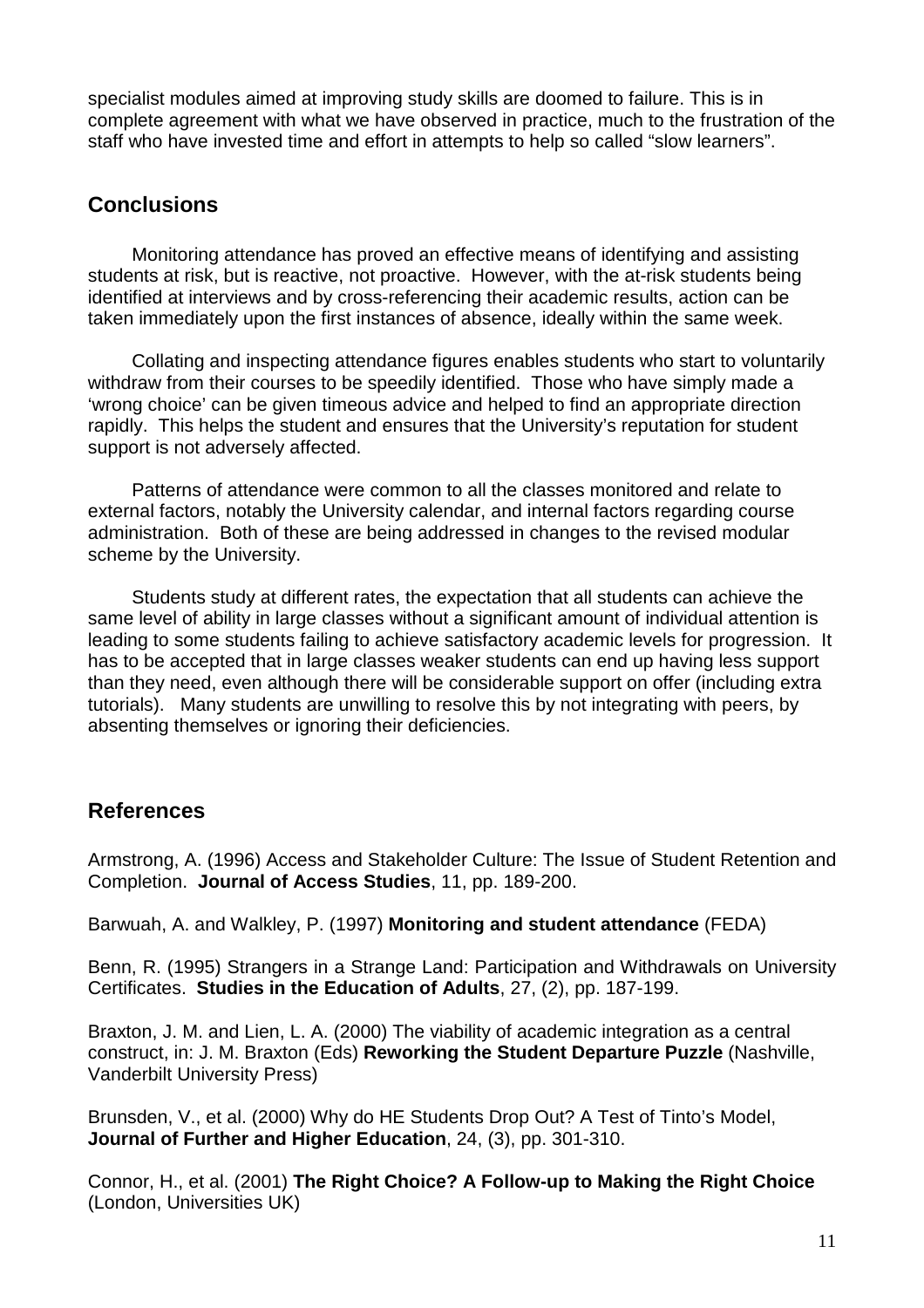Cowie, E. (2002) Dropouts from Scots universities cost £20m a year. **The Sunday Times News** [Section1] p. 8.

Entwhistle, N. J. (1972) Students and their academic performance in different types of institution, in: H. J. Butcher and E. Rudd, (Eds) **Contemporary Problems in Higher Education: an account of research** (London: McGraw Hill)

Finn, M. et al (2000) **Tourism and Leisure Research Methods** (Harlow, Pearson Education)

Foster, J., et al. (2002) Surviving First Year, Lifelong Learning Research Group; **Occasional Papers Series:** Number 1, July (Paisley, University of Paisley)

Gillham, B. (2000) **Case Study Research Methods** (London, Continuum)

Gomm, R., Hammersley, M. and Foster, P. (Eds) (2000) **Case Study Method** (London, Sage Publications Ltd)

Hall, J. (2001) Retention and Wastage in FE and HE, in: Foster, J. et al., **Surviving First Year, Lifelong Learning Research Group** (Paisley, University of Paisley)

HEFCE (Higher Education Funding Council for England) (1997) **Undergraduate Noncompletion in Higher Education in England** Ref 97/29

Herzberg, F. (1976) 'One more time: how do you motivate employees?', in: W. R. Nord (Ed) **Concepts and Controversy in Organization Behaviour** (Santa Monica, Goodyear)

House of Commons (2001) **Higher Education: Student Retention Sixth Report** (London, Select Committee on Education and Employment)

Johnes, J. (1990) Determinants of Student Wastage in Higher Education **Studies in Higher Education,** 15, (1), pp. 87-99.

Johnston, V. (2001) Survey of non-returning students, in: Foster, J. et al., **Surviving First Year, Lifelong Learning Research Group** (Paisley, University of Paisley)

Jones, P. (2002) Improved academic and pastoral support: The University of Greenwich explores a possible way forward **Exchange,** 1, pp. 24-25.

Kelly, P. (1999) **Working in Both Worlds: Students in a Changing Labour Market** (Glasgow, Scottish Low Pay Unit)

Laden, B. V. et al. (2000) New Institutional Theory and Student Departure, in: J. M. Braxton, (Ed) **Reworking the Student Departure Puzzle** (Nashville, Vanderbilt University Press)

Lawler, E. H. and Porter, L. W. L. (1967) The effects of job performance on job satisfaction, **Industrial Relations**, 7

Lloyd, P. and Willmot, L. (2002) The Attraction, Support and Retention Project, **Learning and Teaching in Action**, 1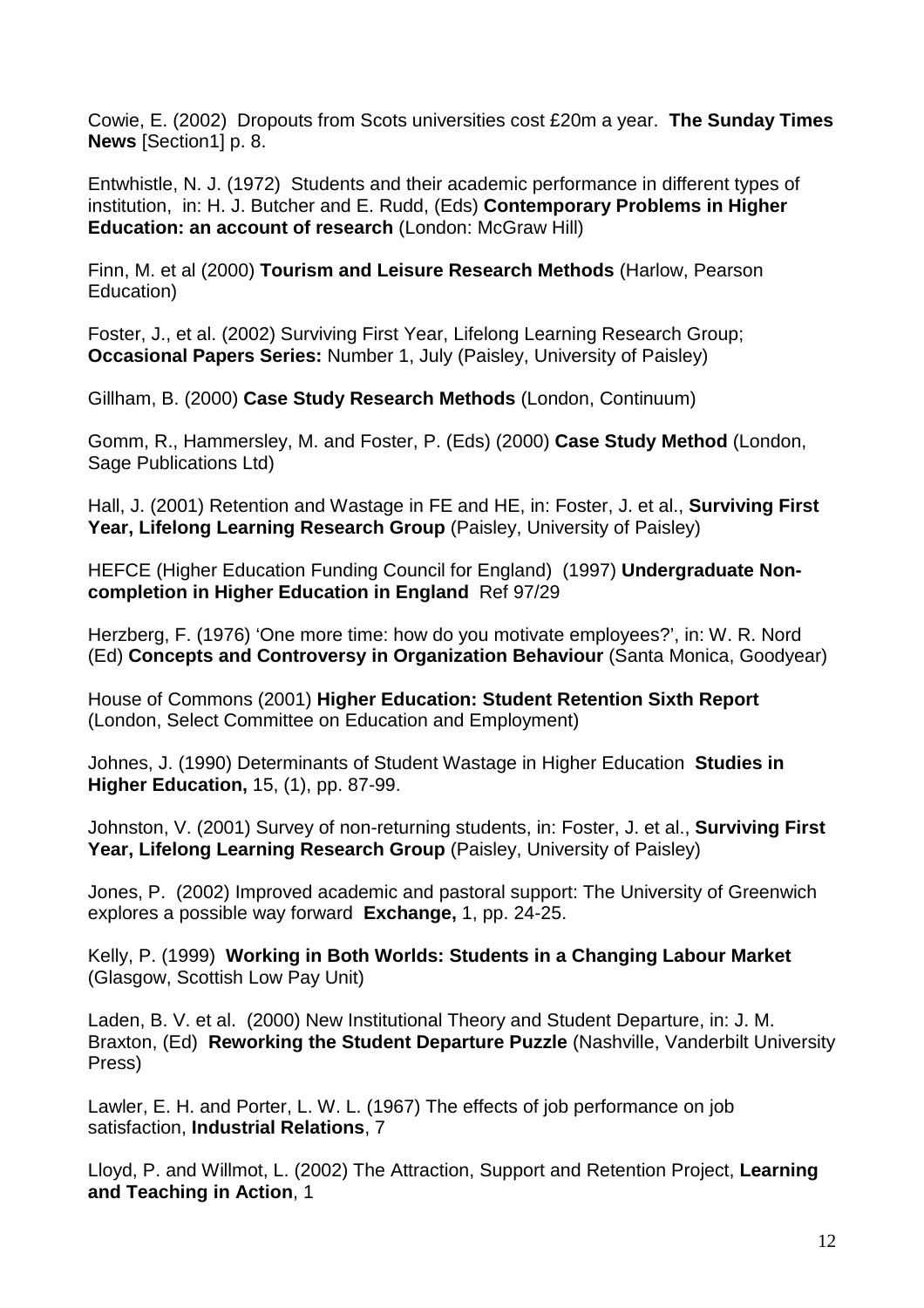Martinez, P. (2001) **Improving Student Retention and Achievement: What Do We Know and What Do We Need to Find Out?** (London, Learning and Skills Development Agency)

Meyer, M. W. and Zucker, L. G. (Eds) (1989) **Permanently failing organizations** (California, Sage Publications Ltd.)

Middleton, W. (2001) Electronically tracking and supporting students at risk in G.L. Cutler and S.H. Pulko, (Eds) **Progress 1: Student Progression and Retention in Engineering:** proceedings, Hull,  $18^{th} - 20^{th}$  October 2001 (Hull, University of Hull)

Miller, C. J., Allen, J., Henry, P. and Ross, D. (2002) **The Interim Report on the Structure of the Academic Year** (Dundee, University of Abertay Dundee).

Morgan, M. et al. (2001) **A Study of Non-completion in Undergraduate University Courses** (Dublin, Higher Education Authority)

Mortiboys, A. (2002) Retention as a measure of university effectiveness, **Exchange**, 1, pp. 14-16.

Orr, S. and Blythman, M. (2002) Student success – a lesson from Further Education, **Exchange,** 1, pp. 20-22.

Ozga, J. and Sukhandan, L. (1998) Undergraduate Non-Completion: Developing an Explanatory Model, **Higher Education Quarterly**, 52, pp. 316 – 333.

Pascarella, E. T., Duby, P. B. and Iverson, B. K. (1983) A test and reconceptualization of a theoretical model of college withdrawal in a commuter institution setting, **Sociology of Education,** 56, pp. 88-100.

Raab, G. (1998) **Participation in Higher Education in Scotland** (Edinburgh, Scottish Higher Education Funding Council)

Rickenson, B. (1998) The relationship between undergraduate student counselling and successful degree completion, **Studies in Higher Education,** 23, 1, pp. 95-102.

Simpson, E. (2001) 'Addressing attendance', in: G.L. Cutler and S.H. Pulko, (Eds) **Progress 1: Student Progression and Retention in Engineering:** proceedings, Hull,  $18^{th}$  – 20<sup>th</sup> October 2001 (Hull, University of Hull)

Simpson, E. and Prescott, A. (2003) Strategies for social inclusion, **ILTHE Newsletter**, 10, p. 14.

Smith P. J. and Naylor R. A. (2001) 'Dropping Out of University: A Statistical Analysis of the Probability of Withdrawal from UK University Students', **Journal of the Royal Statistical Society**, Series A, 164 (2), pp. 389-405.

Tinto, V. (1975) Dropout from higher education: A theoretical synthesis of recent research, **Review of Educational Research,** 45, pp. 89-125.

Tinto, V. (1982) Limits of theory and practice in student attrition, **Journal of Higher Education**, 53, (6), pp. 687–700.